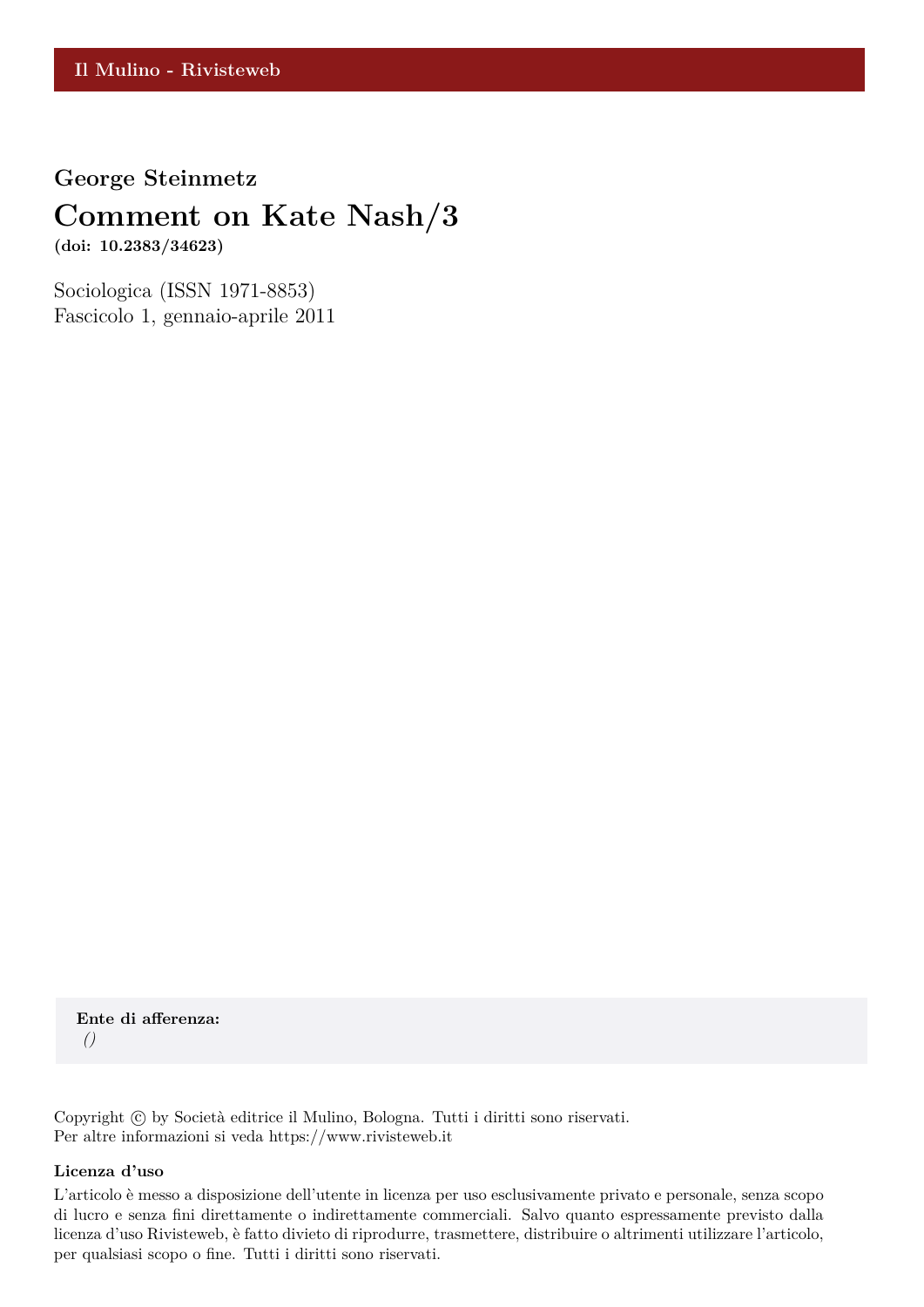# Comment on Kate Nash/3 *by* George Steinmetz

doi: 10.2383/34623

Kate Nash's insightful article can be read as a critique of cosmopolitan human rights theory (CHRT) from the standpoint of a realistic sociology of the state and the international system of states. By failing to take seriously the sociology of the state, empires, geopolitics, and even political processes in the broadest sense, she suggests, CHRT has failed to analyze the reasons why human rights laws so often fail to ensure actual human rights. This analytical failure on the part of sociological CHRT is particularly puzzling given that sociologists like Tilly, Jessop, and Mann have focused their attention on two aspects of states that are extremely relevant to understanding how problematic it is to expect states to ensure human rights. The first is the state's variable effectiveness in actually implementing the policies it claims to adopt, or the policies that are written into law. States vary enormously in their "infrastructural power," including their ability to turn human rights law into human rights protection [Mann 1986]. More precisely, Nash argues, a state needs to be relatively autonomous from the interests of social elites in order to implement international human rights laws that will violate these elites's interests. Second, sociology has long encompassed a view of states as repressive and bellicose [Gumplowicz 1883; Gumplowicz 1905]. Max Weber's discussion of rational-legal authority cannot be separated from his definition of the state as a (would-be) monopolizer of violence. In addition to being the precondition of human rights, states are the authors of the worst violations of human rights, including conquest, genocide, colonial domination, and enforced religious and cultural conversion. The second face of state autonomy,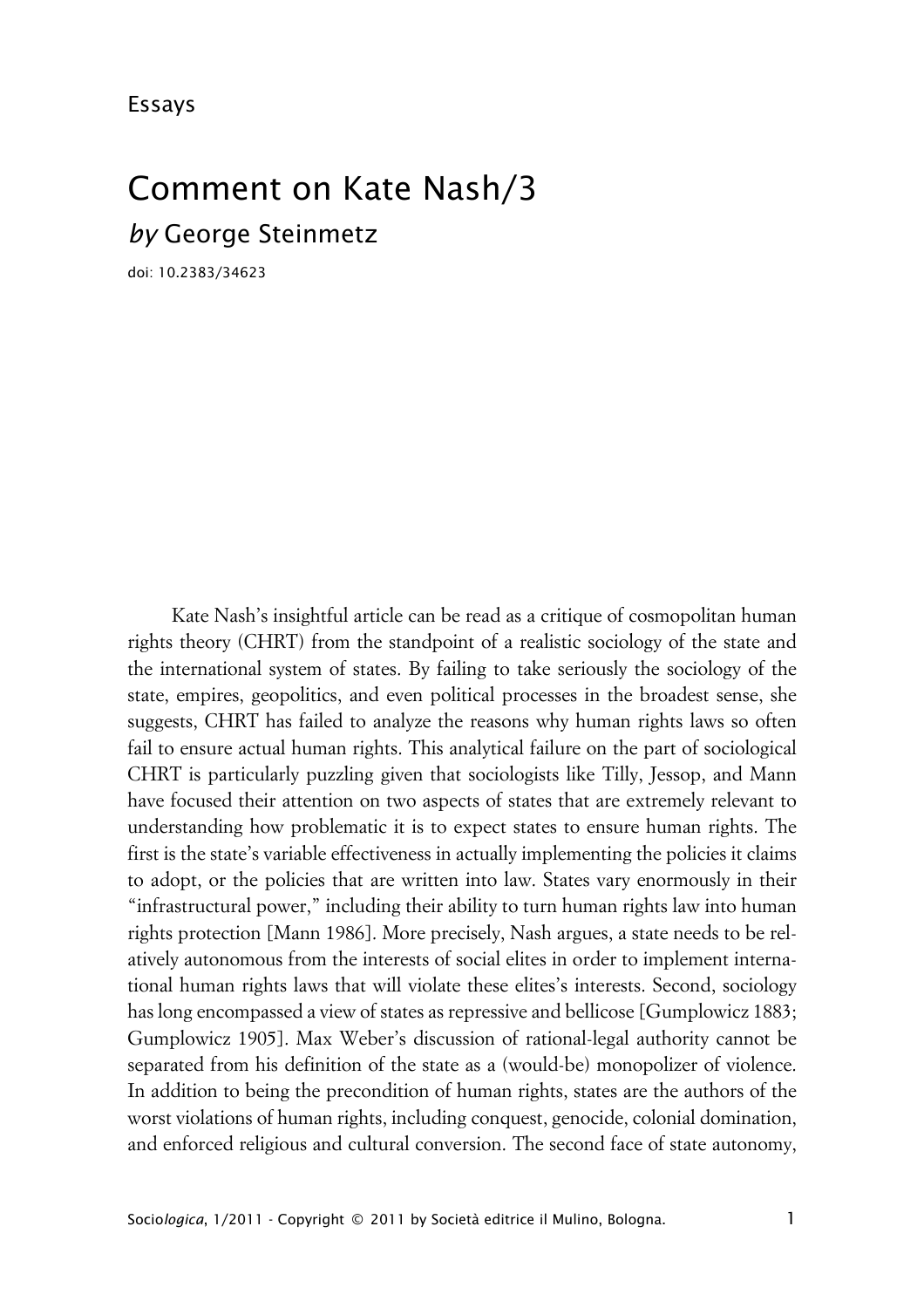Nash notes, is the state's ability to defy external institutions that are trying to force it to adopt international human rights norms.

International human rights law will constantly run up countervailing policy agendas with powerful foundations both inside the state and in civil society. One of the great achievements of Nash's paper is her careful differentiation between the conditions prevailing in different sorts of states in the global south and north. Within the subset of more effective and less corrupt "Northwestern" states, government policy and state structure nonetheless often favors dominant economic interests even in the absence of direct instrumental control of government by those interests, due to the dependence of such states on revenues generated largely from taxes on privately owned means of production [Block 1988]. Many African postcolonial states bypass "sanctioning" by private capital and domestic civil society through their reliance on international aid [Tilly 1990; Bayart 1993]. State ownership of mineral resources like oil can also insulate a state from domestic political society [Luong and Weinthal 2010]. In "cellular societies" that are organized around "extended networks of reciprocal relations based on 'moral communities' of kinship, caste, or religion," Nash continues, "a strict line between legality and illegality would work to the detriment of those most vulnerable to violence and exploitation" since they gain *de facto* rights through these networks and "not as individuals through impartial procedures of law and bureaucracy."

Like globalization theorists and other believers in "the decline of the state," CHRT downplays the continuing importance of geopolitical asymmetries of power and imperial politics [Steinmetz 2012]. Empire is always first and foremost a project of geopolitical domination and command, as the word *Imperium* suggests, and is therefore always rooted in states and larger political formations [Steinmetz 2005]. Of course governments are coming under increasing pressure due to global flows of finance capital, but states continue to play the role of *primus inter pares* among the array of contending *political* entities on the global stage. States still control the largest armies and the most powerful weapons. Even a relatively decentralized and allegedly "weak" state like the United States [but see Steinmetz 2003; Novak 2008] dominates the hugely important domestic fields of the law, natural science funding, and a huge swath of economic activity (including taxes, social insurance, national security reviews of significant foreign acquisitions of American companies), and spies on its own population. And it does all of this with a great deal of secrecy, classifying documents at an ever increasing rate [Shane 2005].

For historical reasons that are only contingently related to the social ontology of the problem of global human rights, CHRT has gravitated toward theories of globalization and state decline. An adequate understanding of the expansion of human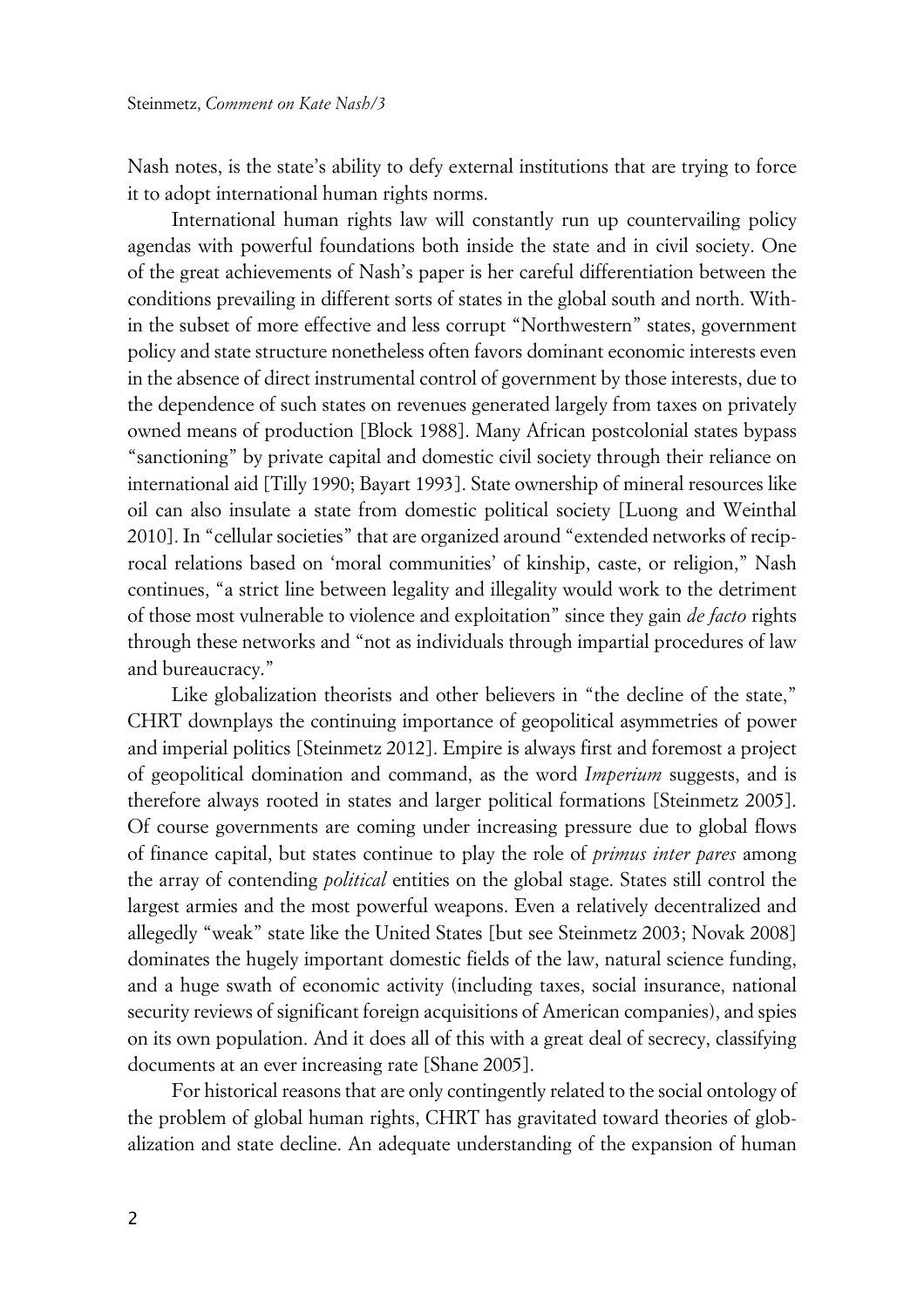rights, however, would have to acknowledge that powerful geopolitical political formations continue to pose enormous, though highly variable, barriers to such expansion. Nash discusses the relative impotence of the UN "white jeep states," as in the Eastern area of the Democratic Republic of Congo. What needs to be added to this discussion of the UN is the use of the United Nations Security Council by its key member, the United States, to implement a very different sort of international law – security law, since 2001. The new international security law "requires all states to take radical steps to criminalize terrorism, curb terrorist threats at home and to act as barriers to the transnational flows of people and money involved in terrorism," and "not surprisingly, these domestic actions have had repressive effects on particular domestic populations [… and] on the expression of political dissent and on the budding constitutional structures of rights protection in many states" [Schepple forthcoming]. As Nash points out, state actors resist or deform human rights norms "in the name of sovereignty as well as security"; she mentions that "routine and exceptional violence" is "sanctioned by security laws" in India. By sweeping global power asymmetries under the rug, theorists of global human rights may actually strengthen the very forms of western intellectual and political-economic domination they hope to be subverting.

Even if we disregard elite class interests in shaping state policy, and even if we restrict our attention to the northwestern "core" states, there are severe limits to a strictly law-based approach to the problem of human rights extension. As Nash observes, that these "juridical states" make "no guarantees, especially where 'national security' and unpopular minorities are concerned." Furthermore, and even more fundamentally, all states arrogate to themselves the power to declare *states of exception*, to step outside the law – if only (allegedly) to preserve the law, as in Schmitt's "commissarial dictatorship" or a partial version thereof [McCormick 1997; Agamben 2003]. In the US, national security concerns have driven the expansion of the so-called "new imperial presidency" and the increasing use of the doctrine of Presidential "inherent powers" in [Rudalevige 2005; Fischer 2007]. As Nash points out "there is no possibility of 'hard' enforcement of human rights – the use of economic sanctions or military force – against the US on the part of international agencies." Nor, incidentally, are there any tools to be used against the European states that collaborated with the CIA's practices of extraordinary rendition and harbored "black sites" for torture.

Cosmopolitan human rights theory often substitutes wishful thinking for critical social analysis. Kate Nash's essay has the salutary characteristic of not countering this wishful thinking with bloody-minded, amoral realism. Neither does she surrender to a helpless cultural pessimism transfixed by the inevitability of a uniform state of emergency. Instead, Nash provides tools for beginning to theorize the structural barriers to expansion of human rights and the possible chinks in this social-structural armour.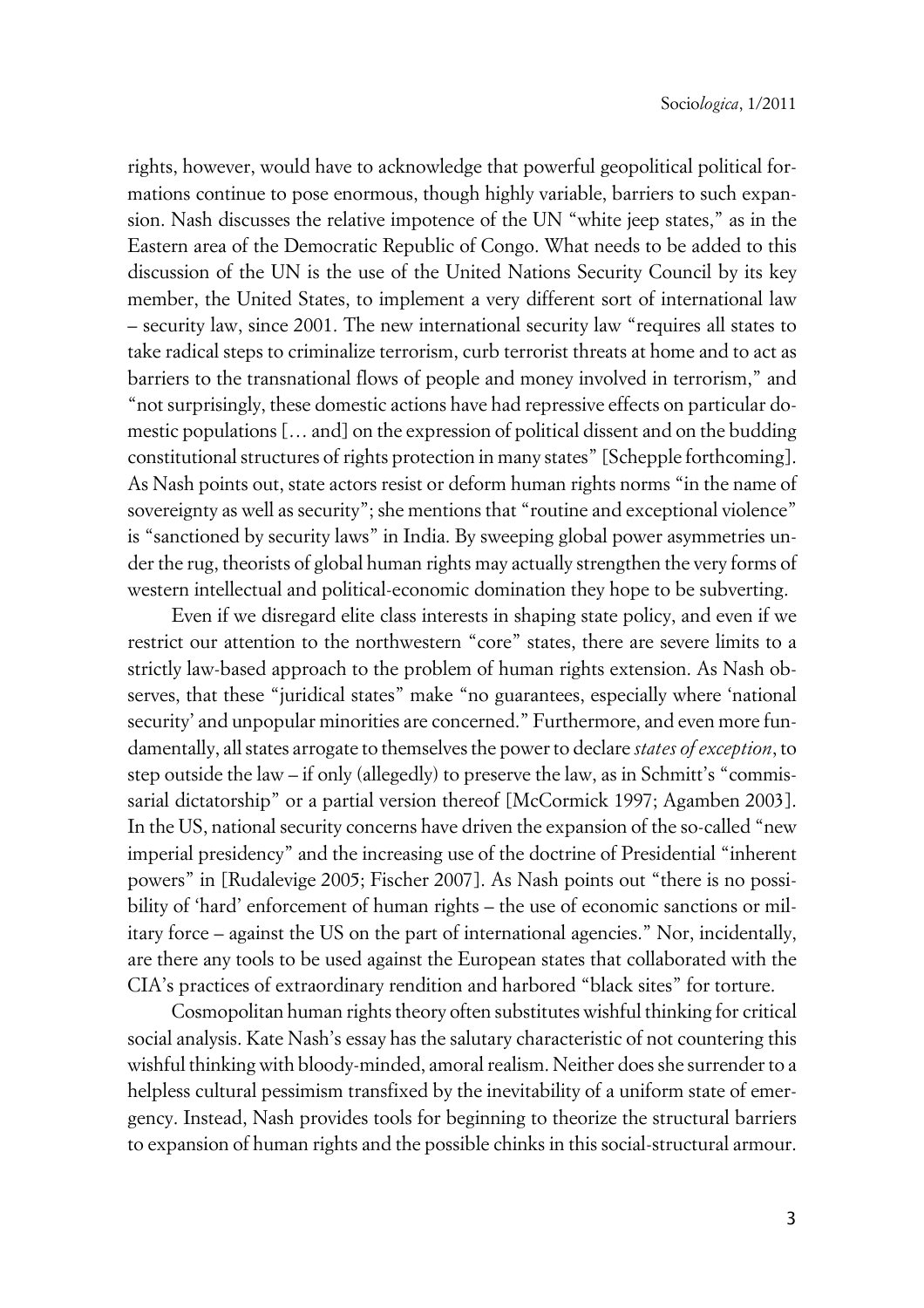## **References**

Agamben, G.

2003 *State of Exception.* Chicago: University of Chicago Press.

Bayart, J.-F.

1993 *The State in Africa: The Politics of the Belly*. London: Longman.

Block, F.

1988 "Beyond Relative Autonomy: State Managers as Historical Subjects." Pp. 81-98 in *Revising State Theory.* Philadelphia, PA: Temple University Press.

Bourdieu, P.

1999 "Rethinking the State: Genesis and Structure of the Bureaucratic Field." Pp. 53-75 in *State/Culture: State-Formation after the Cultural Turn*, edited by G. Steinmetz. Ithaca: Cornell University Press Steinmetz.

Fischer, L.

2007 "Invoking Inherent Powers: A Primer." *Presidential Studies Quarterly* 37: 1-22.

Gumplowicz, L.

- 1883 *Der Rassenkampf*. *Sociologische Untersuchungen*. Innsbruck: Wagner'sche Universitäts-Buchhandlung.
- 1905 *Geschichte der Staatstheorien*. Innsbruck: Wagner'sche Universitäts-Buchhandlung.

Luong, P.J., and Weinthal, E.

2010 *Oil is not a Curse: Ownership Structure and Institutions in Soviet Successor States.* Cambridge: Cambridge University Press.

#### Mann, M.

1988 *States, War and Capitalism*, Oxford: Basil Blackwell.

#### McCormick, J.

1997 "Dilemmas of Dictatorship: Carl Schmitt and Constitutional Emergency Powers." *Canadian Journal of Law and Jurisprudence* 10: 163-188.

Novak, W.J.

Rudalevige, A.

2005 *The New Imperial Presidency: Renewing Presidential Power after Watergate*. Ann Arbor: University of Michigan Press.

#### Schepple, K.

Forth. "The Empire's New Laws: Terrorism and the New Security State after 9/11." In *Sociology and Empire: Colonial Studies and the Imperial Entanglements of a Discipline*, edited by G. Steinmetz*.* Durham, NC: Duke University Press.

Shane, S.

2005 "Since 2001, Sharp Increase in the Number of Documents Classified by the Government." *New York Times*, July 3: 12.

Steinmetz, G.

2003 "The State of Emergency and the New American Imperialism: Toward an Authoritarian Post-Fordism." *Public Culture* 15: 323-346.

<sup>2008</sup> "The Myth of the 'Weak' American State." *American Historical Review* 113: 752-772.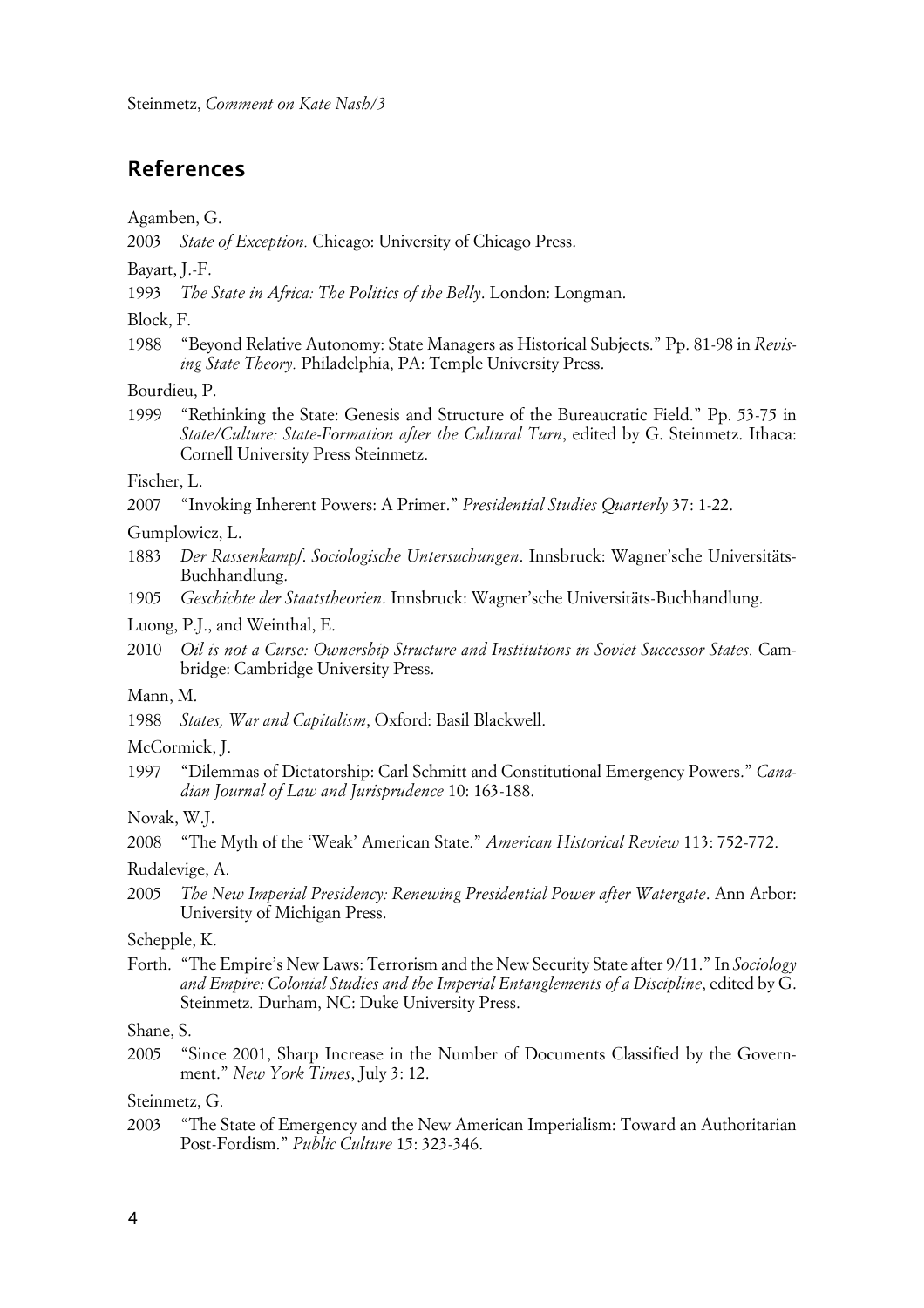- 2005 "Return to Empire: The New U.S. Imperialism in Theoretical and Historical Perspective." *Sociological Theory* 23: 339-367.
- 2012 "Geopolitics." In *Blackwell Encyclopedia of Globalization*, edited by G. Ritzer. Wiley-Blackwell.

Tilly, C.

- 1990 *Coercion, Capital, and European States, AD 990-1990*. Cambridge: Blackwell.
- Weber, M.
- 1946 "Politics as a Vocation." Pp. 77-128 in *From Max Weber: Essays in Sociology*, edited by H. Gerth and C. Wright Mills. Oxford-New York: Oxford University Press.